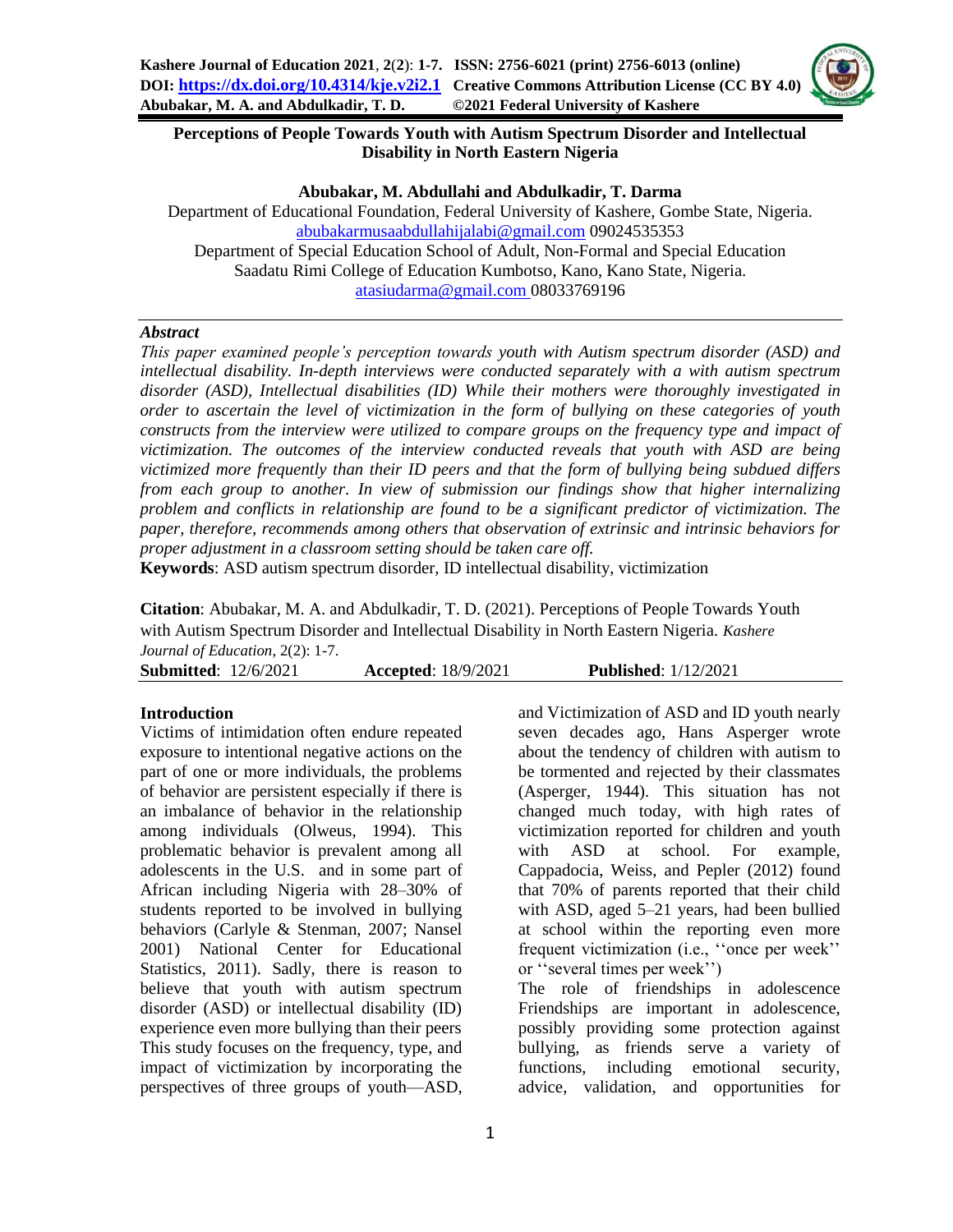#### **Kashere Journal of Education 2021**, **2**(**2**): **1-7. ISSN: 2756-6021 (print) 2756-6013 (online) DOI: <https://dx.doi.org/10.4314/kje.v2i2.1> [Creative Commons Attribution License](http://creativecommons.org/licenses/by/4.0/) (CC BY 4.0) Abubakar, M. A. and Abdulkadir, T. D. ©2021 Federal University of Kashere**



intimate disclosure. Potentially, they also can increase self-esteem and social skills and provide a context for continued exploration of the impact of an adolescent's personal actions on himself and others (Rubin, Bukowski, & Parker, 2006; Rubin, Fredstrom, & Bowker, 2008.

Similarly, Friendship difficulties as a risk factor the role of friendship in bullying is unclear. Bowker, Rubin, Burgess, Booth-LaForce, and Rose-Krasnor (2006) found that, children with no best friend experienced significantly more victimization than those with stable best friendships or those who gained a best friend over the course of the school year. Yet studies of youth with ASD and friendship contain contradictions. Rowley et al. (2012) reported that while those with ASD and less severe social and communication impairments had more meaningful friendships, this group also experienced higher levels of bullying. The authors suggested that youth with ASD who were less impaired socially may have been more aware of their social relationships and thus better able to report experiences of victimization. Alternatively, it may be that those with more friendships may have had more exposure to social situations, adolescents and adults with ASD (Orsmond et al., 2004). Along the same vein, it was found that higher levels of internalizing behavior to be predictive of higher levels of warm and close friendships for adolescents with ID, whereas the opposite was true for TD youth. To claim that friendships may be anything but positive for any adolescent may seem contrary to theory. However, for those with ASD or ID, these studies suggest that the relationship between friendships and victimization may be more complicated than would be found among TD adolescents. 1.4. Present study Although risk factors and predictors have been identified for those with ASD and ID, some inconsistencies have been found.

#### **Statement of the problem**

This study focuses on the perception of people by incorporating the perspectives of youth with autism spectrum disorder and those with intellectual disabilities, Hans Asperger wrote about the tendency of children with autism to be tormented and rejected by their classmates (Asperger, 1944). This situation has not changed much today, with high rates of victimization reported for children and youth with ASD at school. For example, Cappadocia, Weiss, and Pegler (2012) found that 77% of 100 parents reported that their child with ASD, aged 5–21 years, had been bullied at school within the last month, with 46% reporting even more frequent victimization (i.e., ''once per week'' or ''several times per week'').The attitude of people within the immediate environment of children with ASD and ID youth is negative on the part of social interaction with those children with different categories of special needs condition having of less advantage in terms social interaction in the society when it comes to community activities must of the people neglect those categories of children with either ASD or ID. Majority of people in the community they consider those children with ASD and ID are slow learners do not better in school because of the presence of their condition and they also perceived them as dependent.

## **Research question**

The following are the research question

- 1. What are the perception of people toward youth with Autism spectrum disorder.?
- 2. Is there any negative attitude from part of the community members toward youth with Autism spectrum disorder?
- 3. What are the perception of people toward youth with intellectual disabilities?
- 4. What are the perception of people toward youth with Autism spectrum disorder and intellectual disabilities?

#### **Methodology**

It is important that all the steps used under methodology should be properly described and justified. One of the methodological elements that must be reported is the research design. For the purpose of conducting this research a survey design was adapted in particular whereby that the data was collected across five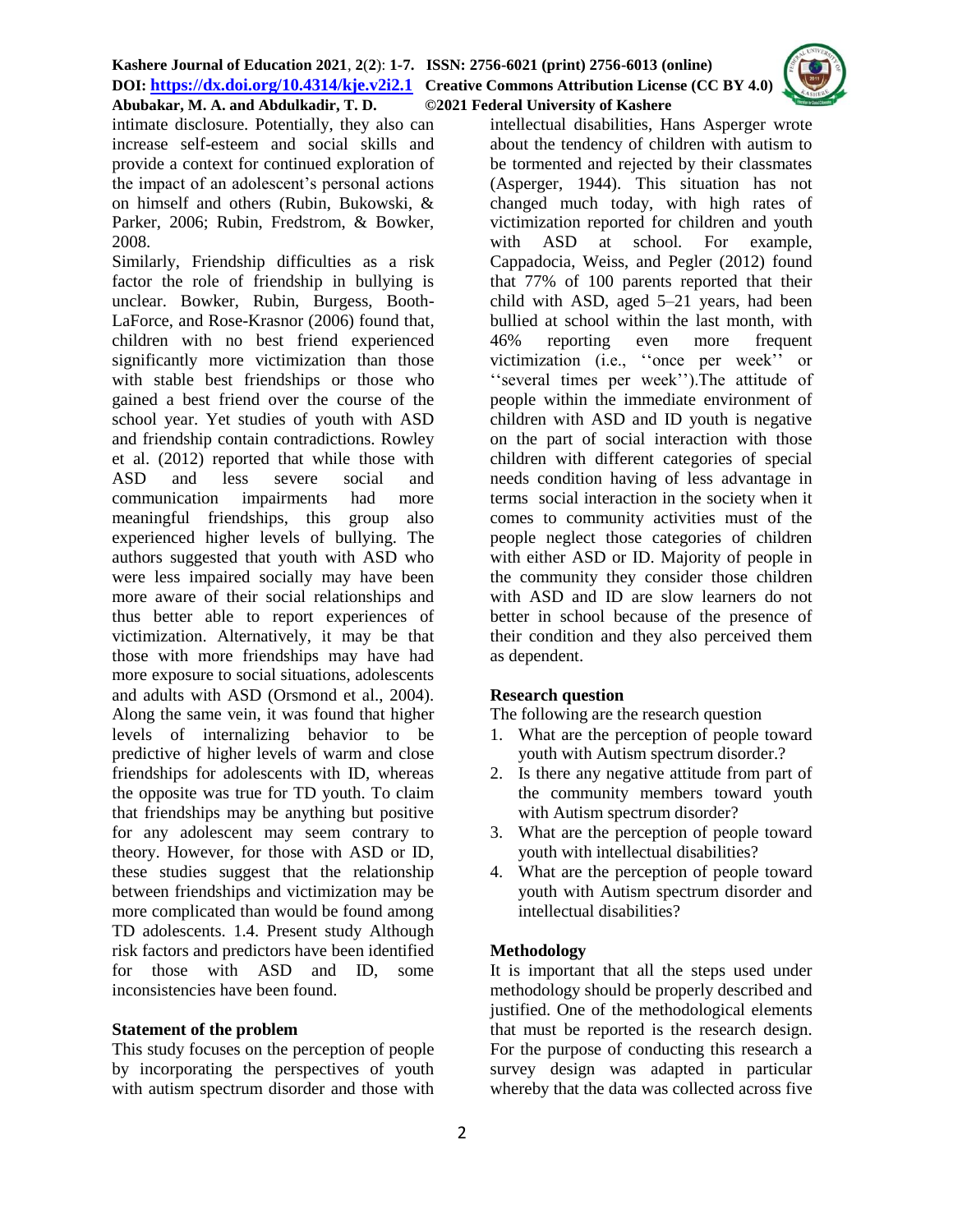

state of the north eastern part of Nigeria which include (Gombe, Bauchi, Yobe, Adamawa and Taraba).

Interview was conducted verbally from teachers, social workers and caregivers in some selected special education centers across all five states and also another responses was collected from parent and some group of adult within the immediate community. The mothers of the affected children after being diagnosed with the condition were also interviewed in some selected schools. The targeted area of interest in the interview include the following construct, attitude of some people toward them, perception of people toward them, warms, closeness in friendship positive reciprocity between friends and element of bullying. Reliability checks were conducted on 20% of the interview while reliability criteria require all coders to meet over 70% of exact agreement.

Sample is a small portion of the population. For the purpose of conducting this research a sample of hundred (100) were randomly selected a total of 50 mothers were interviewed across all five states of the north eastern part of Nigeria which means 10 mothers from each state were randomly selected and interviewed 6 teachers were also selected from each state which make 30 across all state 20 social workers were still interviewed and taking into consideration of 100 respondents.

# **Result**

The people perception Autism spectrum disorder and intellectual disability toward youth is determined based on the finding across the selected sates. Mother of the affected children reported of the type of victimizations (Physical, verbal or relational) did not show significant group differences. However, mothers of youth with Autism spectrum disorder ASD reported significantly more chronic (i.e. frequent) than the mother of intellectual disabilities (ID).

The research or collected the result with a sample of mothers who have either Autism spectrum disorder child and or intellectually disabled child and collecting the perception of people towards them in their various places of the researchers' interest. For ASD group 43% of the mothers reported that their children with ASD may not have a deformity in their physique but rather some appearances of some disorders which interferes learning.

| <b>States</b> |                         | <b>Frequency</b> | Percentage |
|---------------|-------------------------|------------------|------------|
| Gombe         | Male Respondent         | 12               | 12%        |
|               | Female Respondent       | 8                | 8%         |
|               | <b>Total Respondent</b> | 20               | 20%        |
| Yobe          | Male Respondent         | 8                | 8%         |
|               | Female Respondent       | 7                | 7%         |
|               | <b>Total Respondent</b> | 15               | 15%        |
| Adamawa       | Male Respondent         | 15               | 15%        |
|               | Female Respondent       | 10               | 10%        |
|               | <b>Total Respondent</b> | 25               | 25%        |
| Bauchi        | Male Respondent         | 18               | 18%        |
|               | Female Respondent       | 12               | 12%        |
|               | <b>Total Respondent</b> | 30               | 30%        |
| Taraba        | Male Respondent         | 7                | 7%         |
|               | Female Respondent       | 3                | 3%         |
|               | <b>Total Respondent</b> | 10               | 10%        |
|               | Total                   | 100<br>$=$       | 100%       |

**Table 1: Perceptions toward youth with Autism Spectrum Disorder, Intellectual Disability across state.**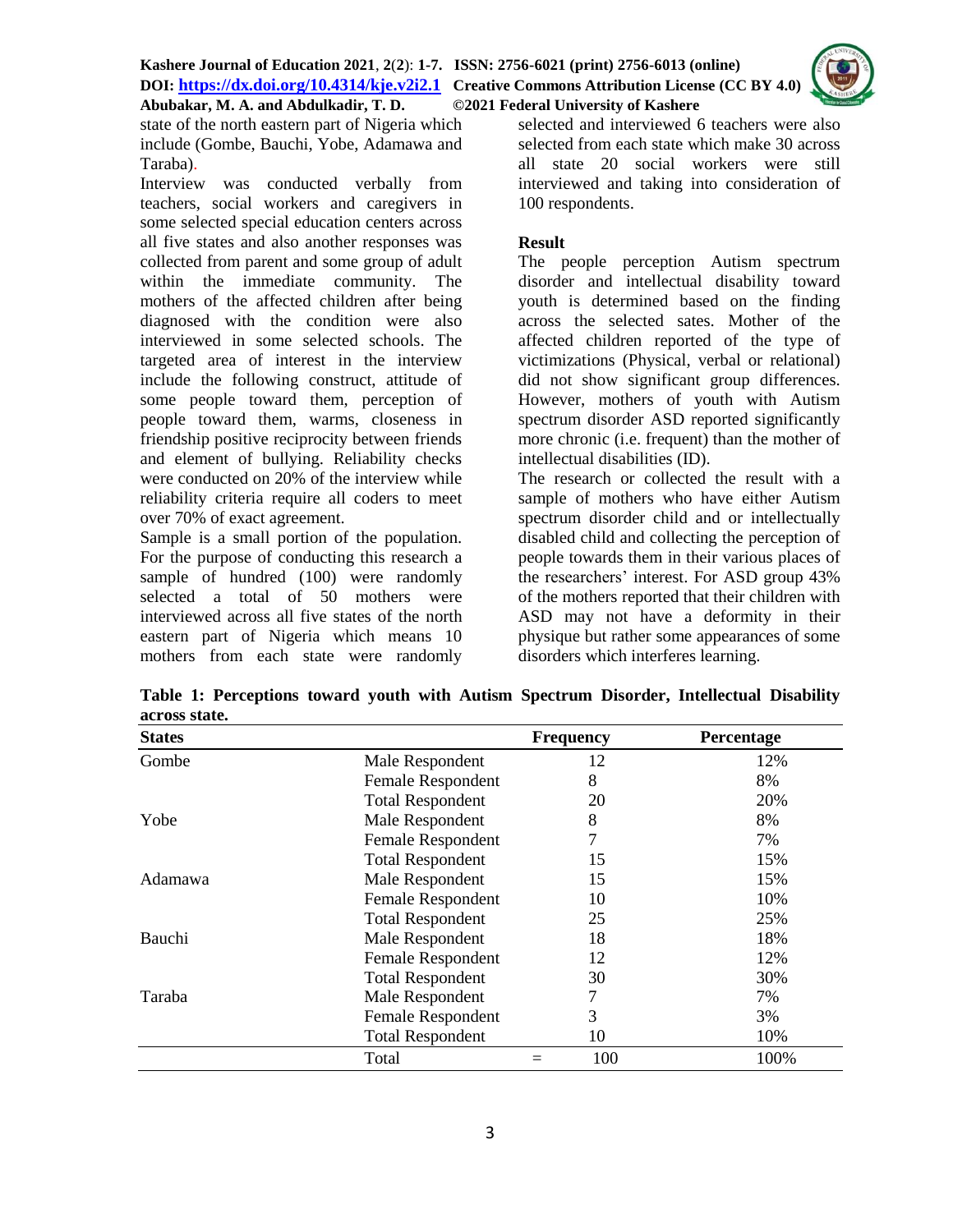#### **Kashere Journal of Education 2021**, **2**(**2**): **1-7. ISSN: 2756-6021 (print) 2756-6013 (online) DOI: <https://dx.doi.org/10.4314/kje.v2i2.1> [Creative Commons Attribution License](http://creativecommons.org/licenses/by/4.0/) (CC BY 4.0) Abubakar, M. A. and Abdulkadir, T. D. ©2021 Federal University of Kashere**



From the table 1 above shows that the perception of people on youth with Autism Spectrum Disorder and Intellectual Disability shows the result as indicated above that they are very few in the community in term of Education and other social interactions because of their conditions which may directly or indirectly interfere within learning because of their cognitive deficiency as well as attention problem across learning areas. Broad assessment in three domains of social skills, problem behaviors, and academic competence. The present analyses utilized the Social Skills standard score, which is comprised of five subscales: responsibility, cooperation, selfcontrol, assertiveness, and empathy. It has been shown to have high test-retest reliability (.90) and validity, as well adequate internal consistency for Social Skills, ranging from .83 to .94 (Gresham & Elliott, 1990).

The targeted areas of interest addressed in the interviews, such as the following constructs: warmth/closeness in friendship, positive reciprocity between friends and bullying. Reliability checks were conducted on 20% of the interviews. Reliability criteria required all coders to meet over 70% exact agreement with the master coder and 95% agreement within one scale point. In the interviews, bullying was defined as follows: ''When someone intimidates or mistreats another person by saying or doing something to hurt him/her, or to make him/her feel bad. This can range from making fun of someone to physically hurting him/her."

Emotional Impact on Youth (no/yes), behavioral impact on youth (no/yes), and 0–2 scale code of Severity (low/med/high). The mean of the youth bullying composite was 1.99 ( $SD = 1.29$ ). The mean of the mother bullying composite was  $2.97$  (SD = 1.43). Friendship variables from interviews. To capture the three main factors of a friendship, a trained coding team analyzed youth and mother reports of warmth/closeness, positive reciprocity, and conflict. Warmth/closeness refers to, "A desire to spend time with the friend, affection, joint play and mutual liking," and "The youths' ability to provide social support to each other (standing up for each

other, confiding in secrets and being sensitive during difficult life circumstances)." This construct was coded on a scale from 0 to 4, with '00 indicating 'no warm/close friendship' and '4' indicating 'predominantly warm/close friendship.'

Those with ASD also reported experiencing significantly more verbal bullying than their peers with ID; however, this group did not differ significantly from the TD group. Mother reports of the types of victimization (i.e., physical, verbal, or relational) did not show significant group differences. However, mothers of youth with ASD reported significantly more chronic (i.e., frequent) bullying than the mothers of TD youth, whereas the ID group did not differ from either of the other groups according to mother report. Although there was fair-to-moderate agreement between adolescents and mothers on whether or not bullying occurred, mother and youth agreement for the ASD and ID groups on the types of bullying was found to be poor. Individuals with ASD have been shown to be poor self-reporters of bullying experiences in previous studies (van Roekel et al., 2010). A strength of the present study is the use of both youth and mother reports, as it is difficult to determine whether youth with ASD correctly interpret acts of bullying. Despite previous research to suggest that this group provides ''poor'' self-reports (e.g., Bauminger & Kasari, 2000; Rotheram-Fuller et al., 2010), our results suggest that many youths with ASD do see themselves as victims of bullying. In terms of how the adolescents who were victimized were impacted by the bullying, youth reports of emotional impact were significantly higher in the ASD and ID groups when compared with their TD peers. Interestingly, for the ASD group, 43% of mothers reported their adolescent to be socially impacted by the bullying, whereas only 18% of the youth themselves reported social impact. Similarly, in another sample of adolescents with ASD, van Roekel et al. (2010) found differences between adolescent and teacher reports of victimization. The more impaired the adolescents' Theory of Mind skills (i.e., the ability to infer intent in other's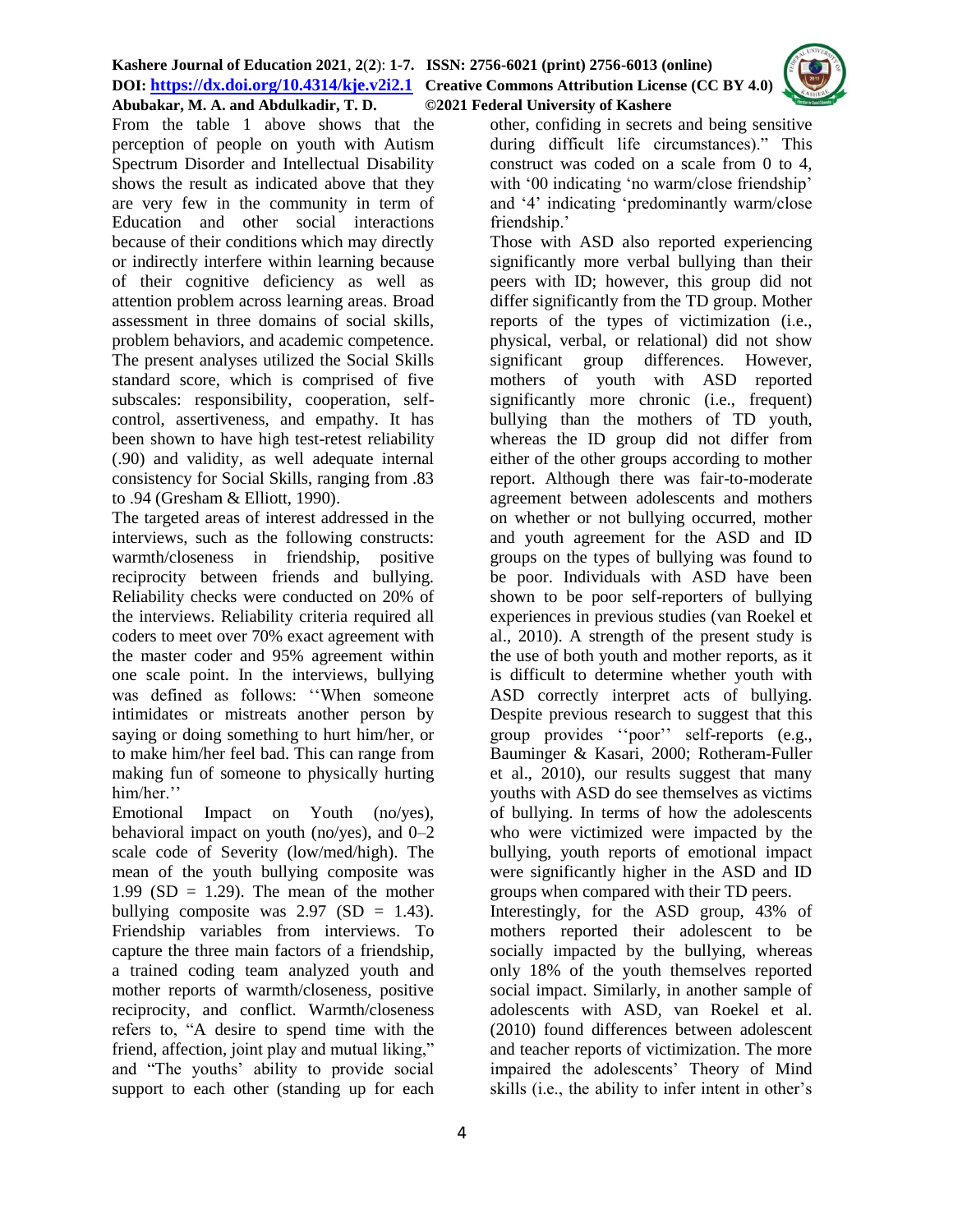

actions), the more adolescents made mistakes in their perceptions of bullying (e.g., perceiving bullying situations as nonbullying). Perhaps participants in our ASD sample misperceived the extent to which bullying affected them socially, whereas their mothers were able to more easily reached.

Generally, the perception of some people toward youth with autism spectrum disorder and intellectual developments comes into reality that the conditions interfere learning directly or indirectly based on the responses collected from various states which researcher selected. The youth gender (i e., F/M) and classroom setting (i. e., general VS. special education).

# **Discussion**

Research was conducted based on interview and questionnaire to the respondent in various state across the north eastern part of Nigeria. Based on the perception of people toward youth with this condition shows that individuals see to it that their population is minimal considering to the level of their abilities and participation for either a community work or in a self-help activities and the level of their education is below standard and consider to be of less advantage in the society.

Mothers report however, did not differ significantly across status group or any of these two dimensions ASD and ID report show that the emotional impact of bullying was significantly higher for the ASD with 70% and for the ID 30% of people's perception, here two mothers report of emotional impact did not differ significantly across two groups.

100 participant in the sample 60 adolescents ,20 special education teachers and 20 mothers participated in the in-depth interview ASD autism spectrum disorder , ID intellectual disabilities means with the differing subscripts within row are significantly different 45 out of the total number of sixty (60) were of the view that youth with autism spectrum disorder are significantly than that of the youth with intellectual disabilities in terms of social, psychological and emotional expectations17 out of 20 mothers were of the same view with adolescent perception, likewise the teachers cover almost 20 which is equivalent to the total number of responses and perceive that Autism spectrum disorder may significantly differ to that of youth with intellectual disability.

Those with ASD also reported experiencing significantly more verbal bullying than their peers with ID; however, this group did not differ significantly from the TD group. Mother reports of the types of victimization (i.e., physical, verbal, or relational) did not show significant group differences. However, mothers of youth with ASD reported significantly more chronic (i.e., frequent) bullying than the mothers of TD youth, whereas the ID group did not differ from either of the other groups according to mother report. Although there was fair-to-moderate agreement between adolescents and mothers on whether or not bullying occurred, mother and youth agreement for the ASD and ID groups on the types of bullying was found to be poor. Individuals with ASD have been shown to be poor self-reporters of bullying experiences in previous studies (van Roekel et al., 2010). A strength of the present study is the use of both youth and mother reports, as it is difficult to determine whether youth with ASD correctly interpret acts of bullying. Despite previous research to suggest that this group provides ''poor'' self-reports (e.g., Bauminger & Kasari, 2000; Rotheram-Fuller et al., 2010), our results suggest that many youths with ASD do see themselves as victims of bullying. In terms of how the adolescents who were victimized were impacted by the bullying, youth reports of emotional impact were significantly higher in the ASD and ID groups when compared with their TD peers. Interestingly, for the ASD group, 43% of mothers reported their adolescent to be socially impacted by the bullying, whereas

only 18% of the youth themselves reported social impact. Similarly, in another sample of adolescents with ASD, van Roekel et al. (2010) found differences between adolescent and teacher reports of victimization. The more impaired the adolescents' Theory of Mind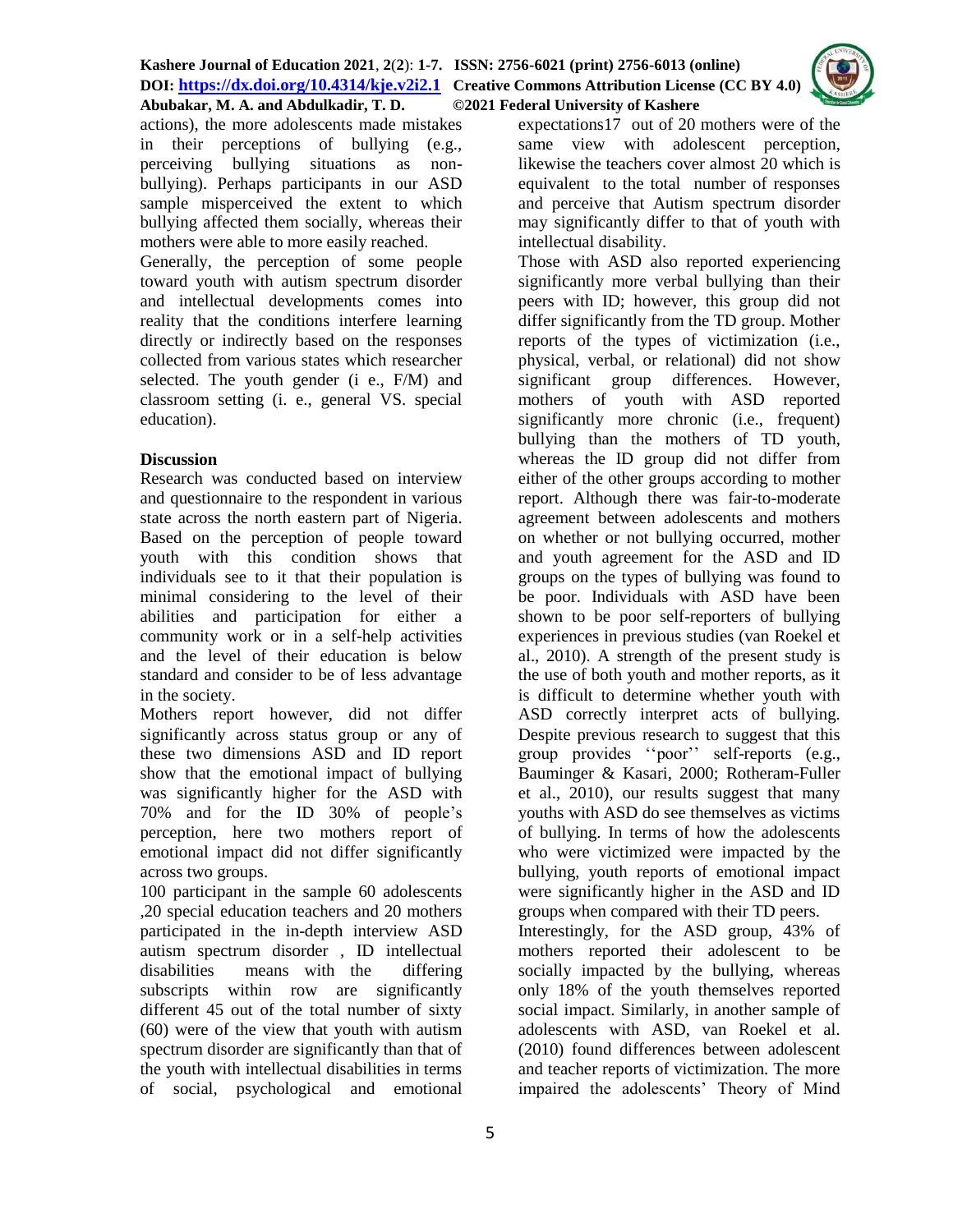# **Kashere Journal of Education 2021**, **2**(**2**): **1-7. ISSN: 2756-6021 (print) 2756-6013 (online) DOI: <https://dx.doi.org/10.4314/kje.v2i2.1> [Creative Commons Attribution License](http://creativecommons.org/licenses/by/4.0/) (CC BY 4.0)**

**Abubakar, M. A. and Abdulkadir, T. D. ©2021 Federal University of Kashere** skills (i.e., the ability to infer intent in other's

actions), the more adolescents made mistakes in their perceptions of bullying (e.g., perceiving bullying situations as nonbullying). Perhaps participants in our ASD sample misperceived the extent to which bullying affected them socially, whereas their mothers were able to more easily recognize this effect. This study utilized rich, detailed, interviews with both mothers and youth, contributing to the literature base on bullying by providing a more nuanced look into the perceived impact the bullying had on the youth, something that paper-and-pencil measures do not capture. Moreover, we aimed to identify risk and protective factors of victimization and to determine the extent to which these factors predicted victimization. Bullying composites were created for those youth who experienced bullying to represent severe and chronic bullying that had an impact upon the youth. Correlations revealed that increased internalizing and externalizing problems, decreased social skills, and more conflict in friendships were associated with more. Similarly, higher internalizing behavior problems and more conflict in friendships predicted bullying according to mothers' reports. Interestingly, ASD status was not found to be a significant predictor of the bullying composite when other variables were accounted for. This is not surprising, given that males were more likely to be bullied and that there were considerably more males in the ASD group. Our findings are consistent with Cappadocia et al. (2012), who found that internalizing (but not externalizing) behavior problems were a significant predictor of victimization in a sample of youth with ASD. Whitehouse et al. (2009) found conflict in friendships to be a significant predictor of depression among high functioning adolescents on the spectrum. There appears to be a relationship between internalizing problems and victimization/problems with peers among youth with ASD and that of ID.

#### **Conclusion**

In conclusion youth with ASD have been found to have greater internalizing problems than their TD peers (Bauminger et al., 2010; Mazurek & Kanne, 2010; White et al., 2009), putting them at increased risk for victimization. 5. Conclusions and implications for youth with ASD, perhaps targeting their internalizing behavior problems in intervention settings would help to ameliorate their bullying experiences. A better understanding of the nature of the relationships among victimization in the form of bullying, friendships, and internalizing problems among adolescents with ASD and ID can assist researchers in designing interventions suited to meet their needs. Presently, there are social skills interventions aimed at improving social-communication, assertion, and conflict resolution skills among adolescents (Laugeson, Frankel, Gantman, Dillon, & Mogil, 2012; Learner, Mikami, & Levine, 2011; Strulovitch, Tagalakis, Meng, & Fombonne, 2007; White, Koenig, & Scahill, 2010).

## **Recommendations**

- 1. Higher internalizing behavior problems and more conflict in friendships predicted bullying application and provide a sensible way in tackling the challenges of children with attention problem and those with autism spectrum disorder.
- 2. Classroom management and control to individual with autism spectrum disorder in learning is very vital in the improvement of the learning task
- 3. Observation of extrinsic and intrinsic behaviors for proper adjustment in a classroom setting
- 4. Curving typical behaviors among individual for appropriate measures. This include establishing cordial relationship with those categories of individuals with these two conditions i.e. those with Autism spectrum disorder and those with intellectual disabilities need to be taking care off.
- 5. Meet with different behavior challenges and ways of tackling them.